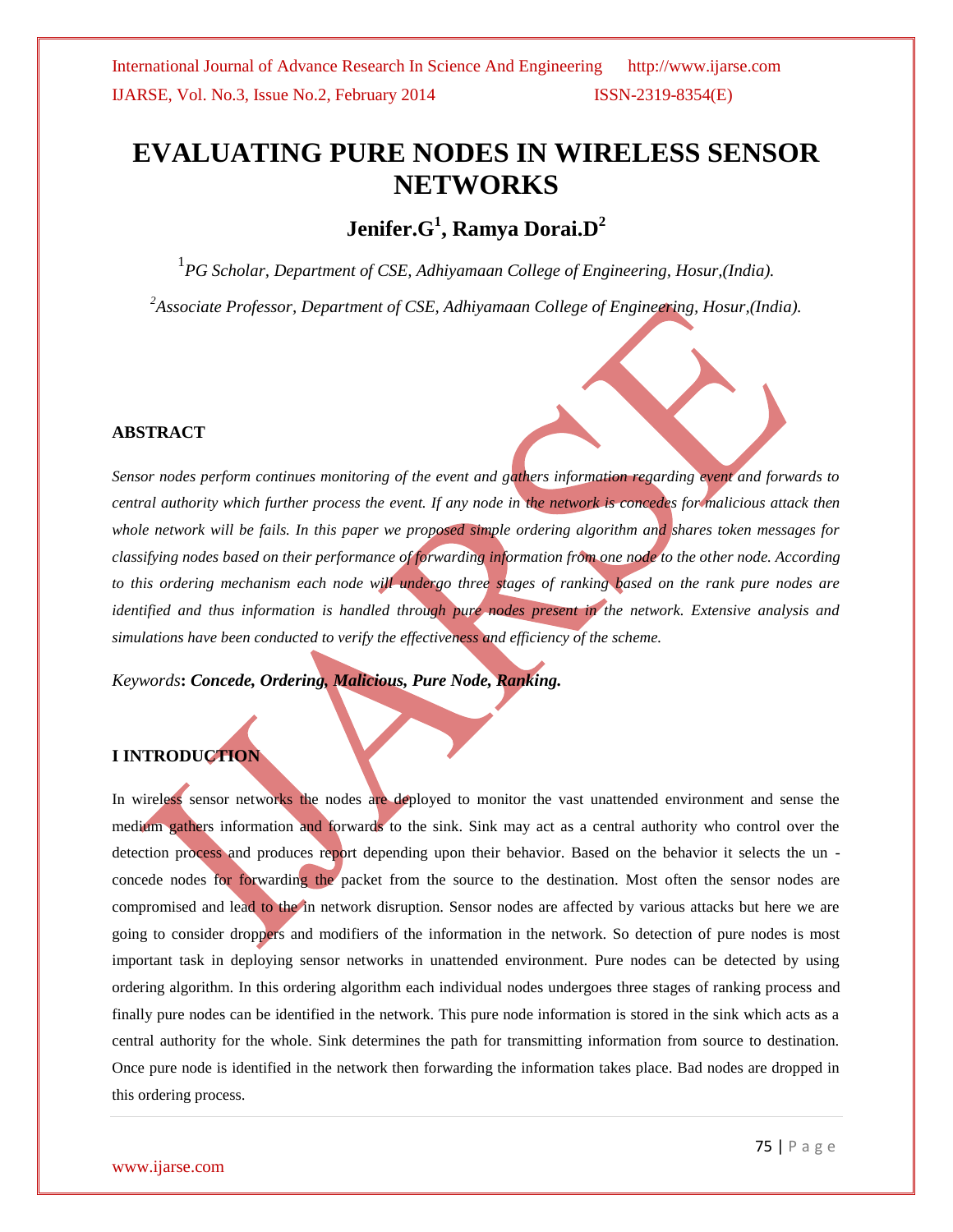### **II PROPOSED WORK**

Proposed work is sending a token message between pair of nodes in order to ensure authenticity between nodes. The following activity diagram shows how bad nodes are eliminated by using sharing of token message Proposed work can be carried by the following figure.



**Fig 1: Flow Graph**

This flow graph shows how token messages are used to eliminate bad nodes from the network.

#### **III DISTRIBUTION OF NODES**

This distribution phase explains how the nodes are arranged as a network and information transmission takes place between them. The below figure 2 shows how nodes are deployed as network and source destination and sink are established. Once they are established packet or information are started to transmitted between source and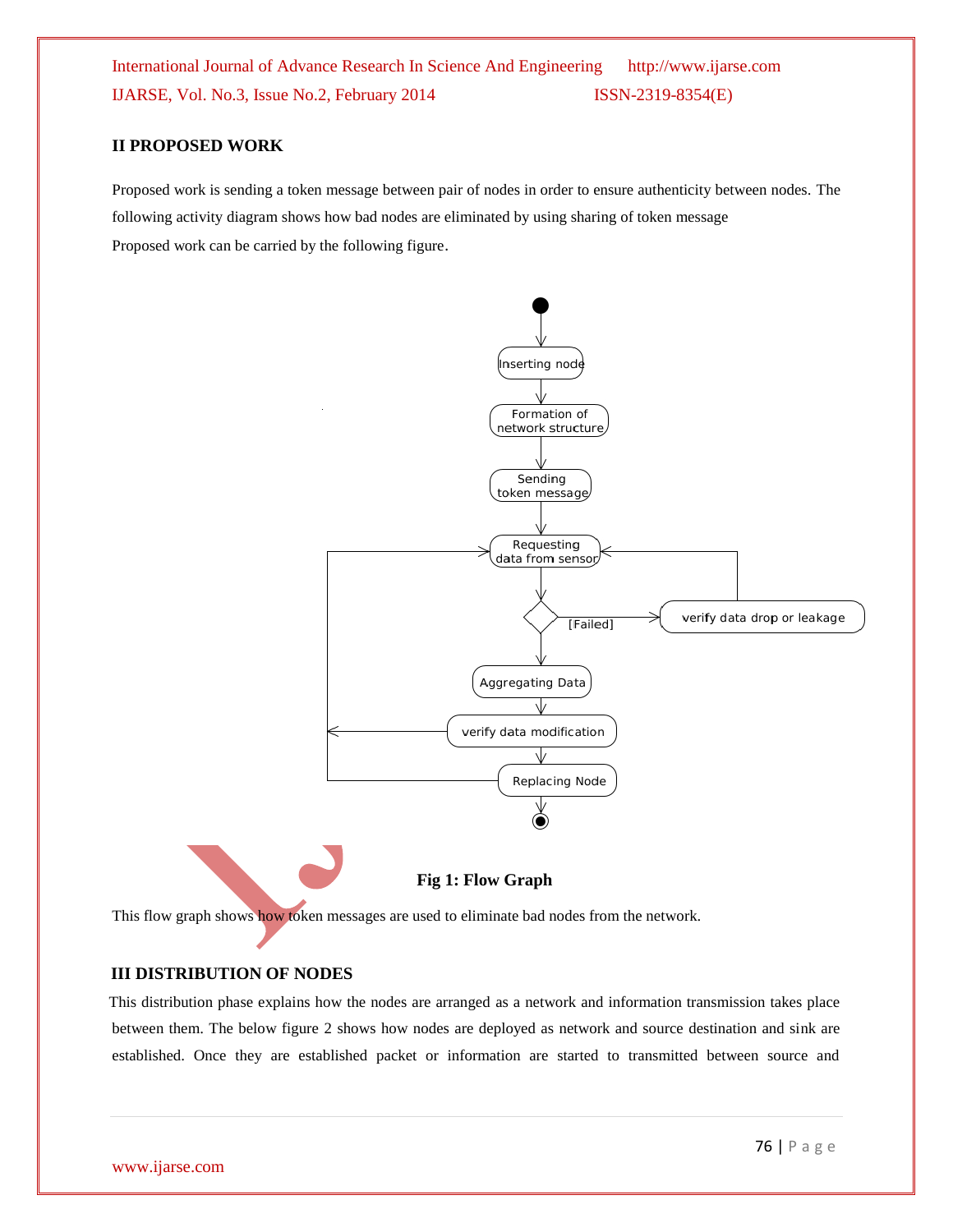destination if any malicious act of node is identified then whole network undergoes three types ordering in-order to identify pure node for transmission.



### **Fig 2: Distribution of Nodes**

### **IV PURE NODE SELECTION**

The selection of pure nodes involve in the following steps.

1. Packet transmission

2. Identify bad nodes

3. Evaluating pure nodes.

### **4.1 Packet Transmission**

Once nodes are deployed in the network transmitting of packets are starts from sender node to the receiver node. The packet which is send by sender node is sealed with token message in it and it is forwarded to the neighbour nodes. Neighbour nodes verify the token message and check the sender node is intended sender or not and stores the packet in their forwarding table.

The fig 2 explains how packets are transmitted from sender node to neighbour node along with token message.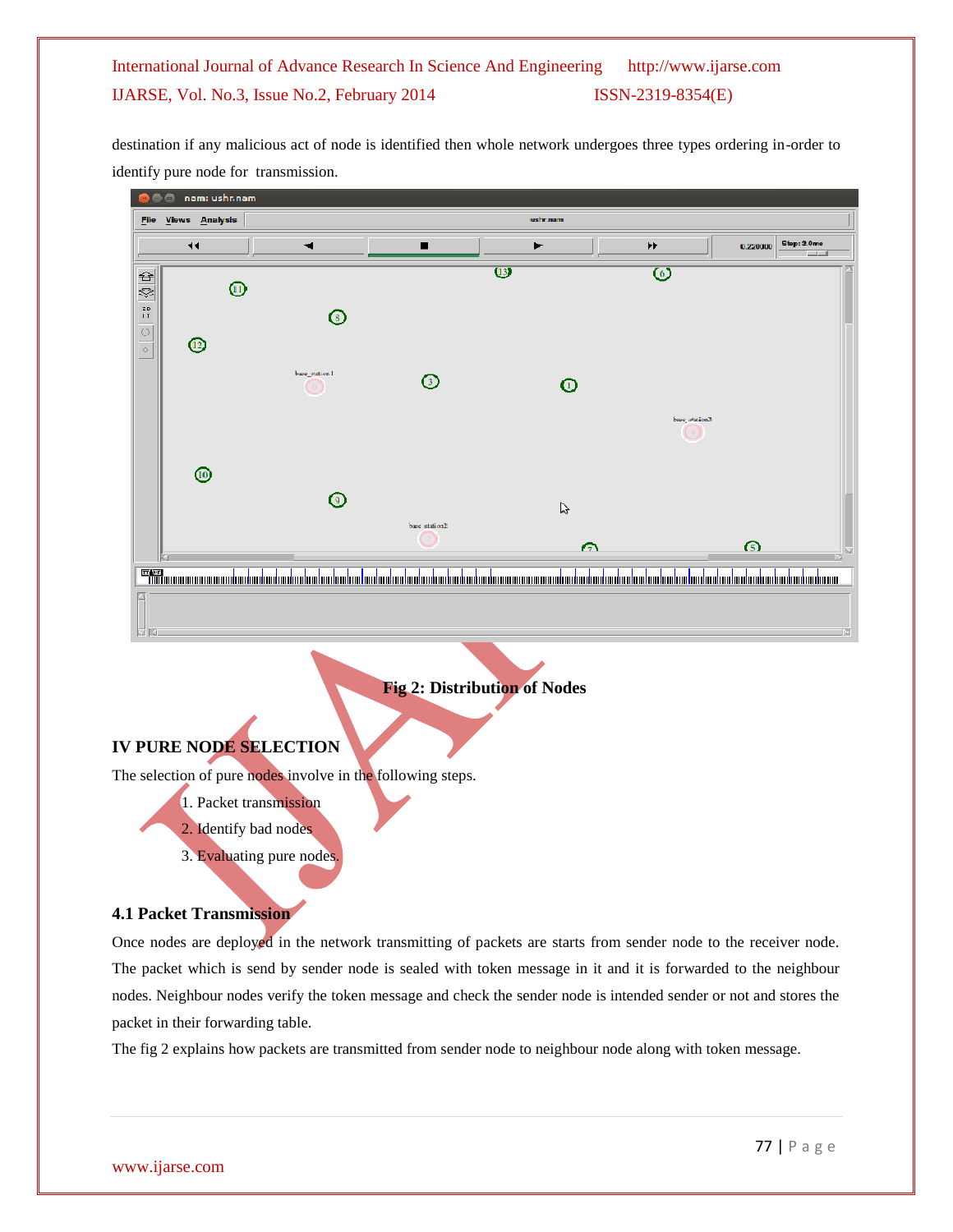

## **Fig 3: Packet Transmission**

### **4.2 Identify Bad Nodes**

Once packet transmission started all the nodes in the network will start involve in transmission. The identification of bad nodes will be processed by using RC5 algorithm. The main reason for nodes to act as bad node is to save battery power the most important constraint of sensor node because commonly sensor nodes are deployed in large unattended environment so nodes will drop the packet which is supposed to be transmitted.



### **Fig 4 : Packet Drop**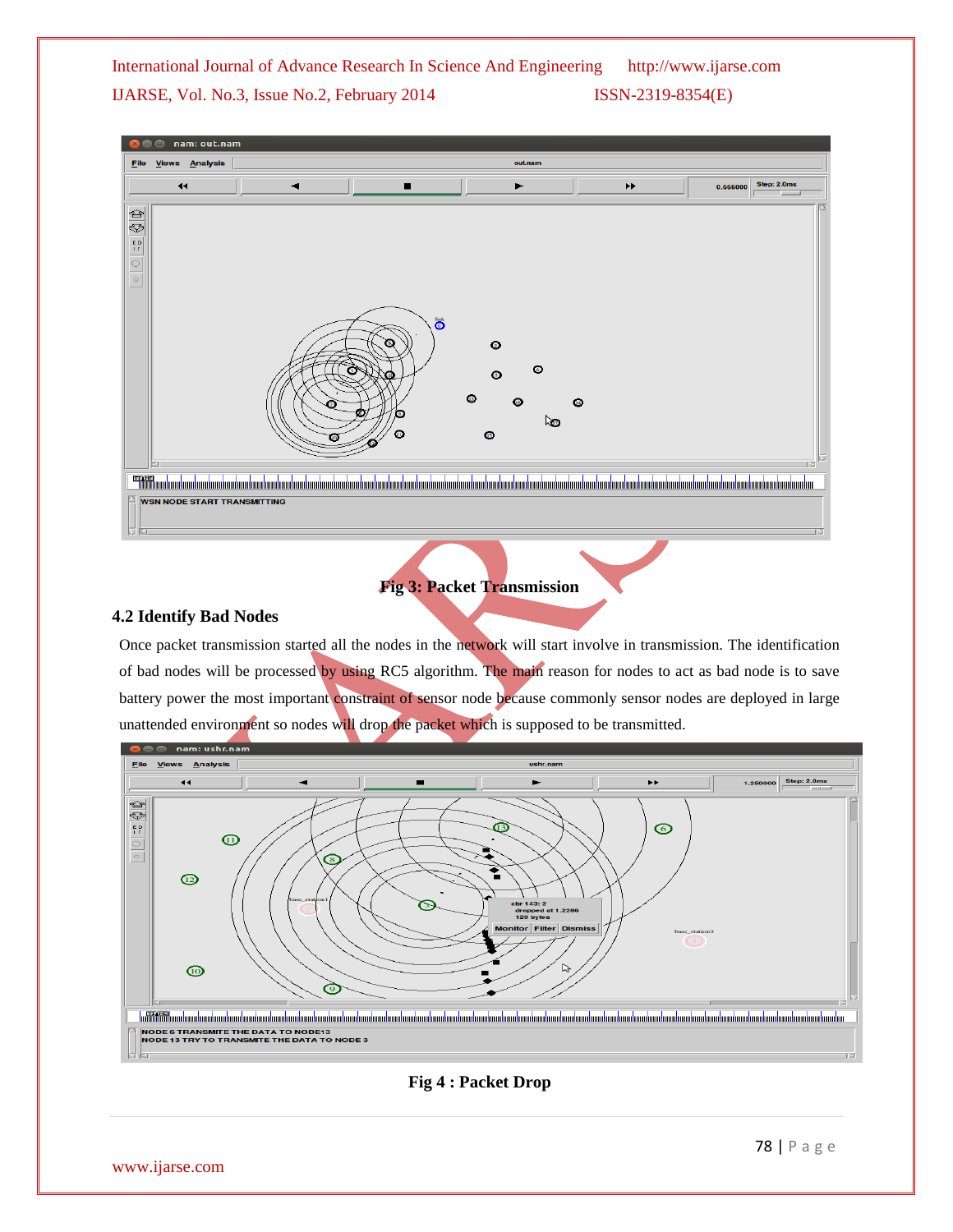In this fig 4 node 13 starts dropping the packet which is supposed to forward to its neighbour. Continues monitoring of node 13 takes place. After certain time if it's still keep on dropping the packet then node 13 is marked as dropper in the network.



## **Fig 5: Dropper Identified**

From fig 5 once dropper is found and labelled communication between dropper node and all other node in the network is stop.

### **4.3. Evaluting Pure Node**

Pure nodes can be evaluated by using ranking algorithms these ranking algorithm consists of following scheme [11].

- 1. Universal ranking scheme
- 2. Iterative ranking scheme
- 3. Hybrid ranking scheme

### **4.3.1 Universal Ranking Scheme**

Once deployment of nodes in the network had over the ranking of nodes takes place. First scheme of ranking is universal in this universal ranking method all participating nodes are provided with rank based on their performance of forwarding packets from the source to destination. This is the first stage of screening bad nodes in the network. The algorithm for universal ranking scheme as follows

### *ALGORITHM 1:*

1: Sort all suspicious nodes into queue *Q* according to the descending order of their accused account values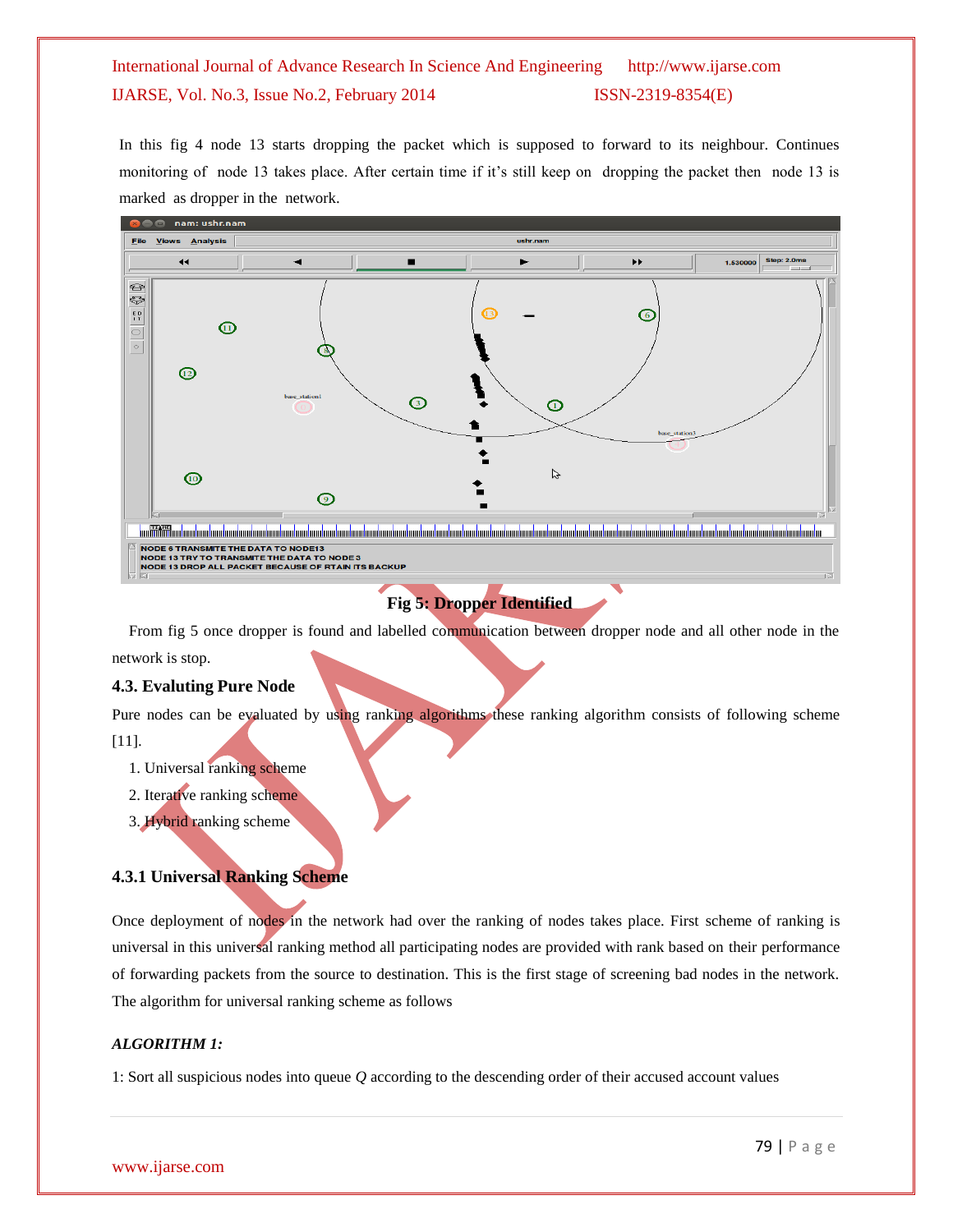$2: S \leftarrow N$ 

3: while *n*

 $i=1$   $Si = N$  do

4: *u ← deque*(*Q*)

$$
5: S \leftarrow S N \{u\}
$$

6: remove all *u, N* from *n*

*i*=1 *Si*

In this algorithm,  $S_i$  is the set of nodes in the network and u is the suspicious node which is further checked with the accused account in the network.

### **4.3.2 Iterative Ranking Scheme**

Nodes that are processed by universal ranking scheme is then further processed by iterative ranking algorithm. The main purpose of the iterative ranking is to reduce false positive ratio . The algorithm is as follows

#### *ALGORITHM 2:*

 $1: S \leftarrow N$ 

```
2: while n i=1 Si = N do
```
3:  $u \leftarrow$  the node has the maximum times of presence in

$$
S1, \cdots, Sn
$$

$$
4: S \leftarrow S \{u\}
$$

5: remove all *u,* from *n*

*i*=1 *Si*

by using this algorithm false positive of nodes get reduced.

### **4.3.3 Hybrid Ranking Scheme**

Hybrid ranking scheme is the combination of both universal and iterative algorithm. The algorithm helps to find out collusion among the participating node and reducing it. The algorithm is as follows

### *ALGORITHM 3:*

1: Sort all suspicious nodes into queue *Q* according to the descending order of their accused account values  $2: S \leftarrow N$ 

3: while  $n = 1$  *Si* = *N* do